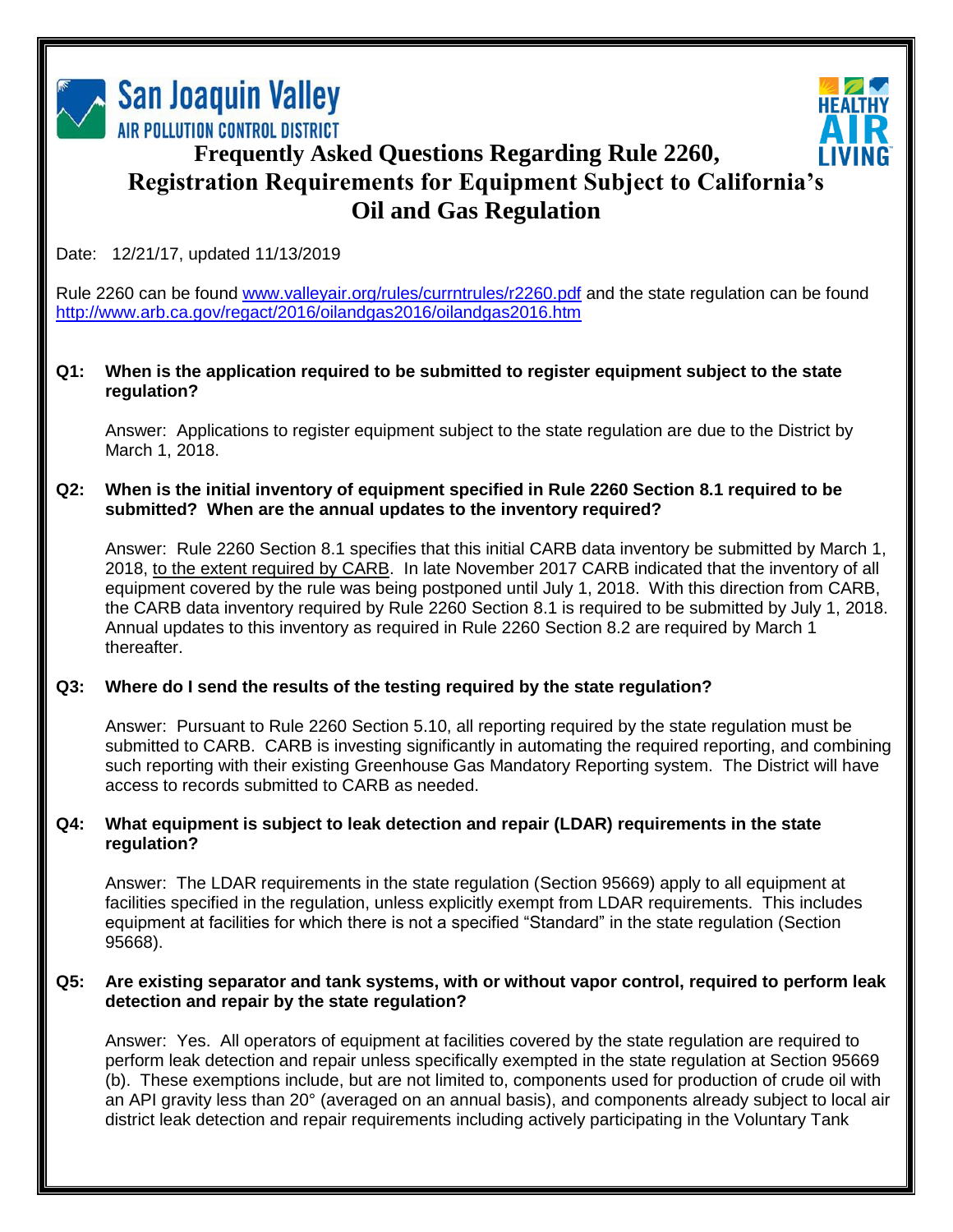Inspection and Maintenance Program as specified in Section 5.7 of District Rule 4623 as of January 1, 2018.

## **Q6: Section 95669 (b)(1) of the state regulation provides an exemption from state LDAR requirements for those components subject to District LDAR requirements. Does this exemption extend to LDAR requirements from other agencies such as EPA?**

Answer: No. CARB has explicitly limited the LDAR exemption to, "…local air district leak detection and repair requirements if the requirements were in place prior to January 1, 2018." Therefore, unless LDAR inspections are specifically required by District rules, including the District's New Source Review regulation (2201) and specified by permit condition, the CARB quarterly LDAR inspections must take place. In other words, inspections required by other non-District agency programs do not provide exemption from CARB LDAR.

## **Q7: Is there a process whereby a facility can voluntarily subject their equipment or processes to the LDAR requirements in District Rules after 1/1/18 to avoid the LDAR requirements in the CARB regulation?**

Answer: No. Section 95669 (b)(1) states that the LDAR exemption only applies if the equipment or processes were already subject to District LDAR requirements as of January 1, 2018. There are no provisions to opt in to District LDAR after 1/1/18 for existing equipment and processes.

## **Q8: If an operation becomes subject to a District LDAR requirements through a process change or equipment modification, would the operation become exempt from CARB LDAR.**

Answer: Yes. That part of the operation would then be subject to the District program and would not be required to perform the CARB LDAR.

## **Q9: Is equipment that is exempt from facility-conducted inspections (pursuant to Rule 4401 section 4.7) subject to Section 95669 (LDAR) requirements?**

Answer: Yes. Equipment is subject to Section 95669 (LDAR) unless it is specifically exempt. Section 95669 (b)(1) provides exemption for equipment subject to local LDAR requirements as of January 1, 2018. Equipment that is exempt from the facility conducted inspections of Rule 4401 (per Rule 4401 Section 4.7) is subject to Section 95669 (LDAR).

## **Q10: Which leak-repair timelines and leak definitions apply if equipment is exempt from District Rule 4401 self-inspections, but is subject to Section 95669 (LDAR)?**

Answer: The leak-repair timelines and leak definitions in Rule 4401 apply. Section 4.7 of District Rule 4401 provides exemption from self-inspection for components handling casing gas with less than 10% by weight VOC. The exemption is limited only to the requirements in Sections 5.4.1 through 5.4.6 of the rule (inspection and re-inspection requirements), and does not provide relief from leak repair times. In other words, the Rule 4401 Section 4.7 exemption allows companies with components handling low VOC content gasses relief from having to conduct leak-checks otherwise required by Rule 4401. But if a leak is found it must be repaired within the timeframes specified in the District Rule. The leak definitions found in Rule 4401 also apply.

Further, because components handling low VOC content gasses are exempt from District selfinspection, these components are subject to the CARB LDAR. This means that the equipment mentioned above must be inspected quarterly per the CARB regulation, but must meet the leak definitions and repair timelines in District Rule 4401.

Please note that on January 1, 2020, the gas leak threshold in the COGR Regulation will drop to 1,000 ppm, which is lower than that in District Rule 4401 for most components. Leaks discovered after this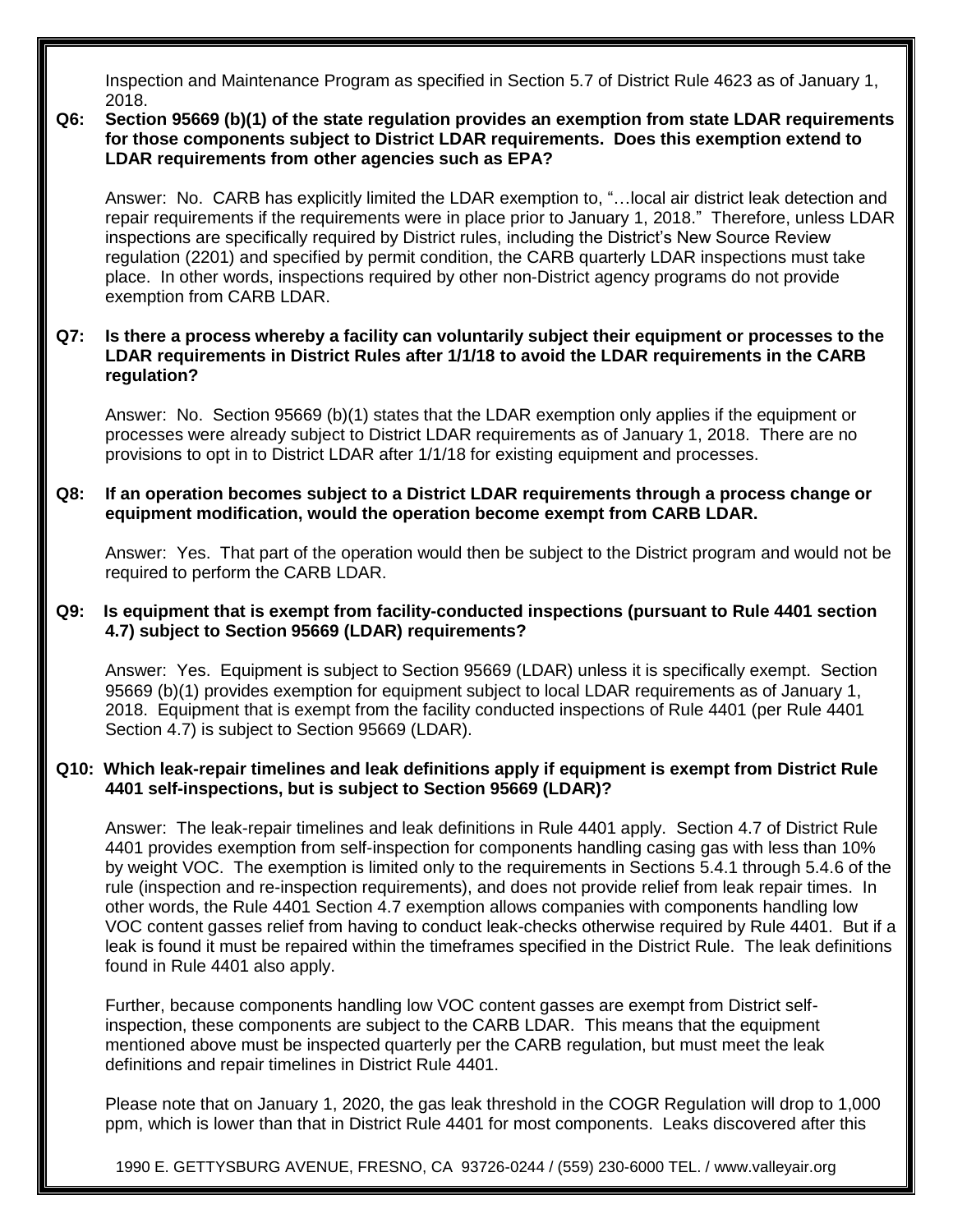date above the COGR threshold and below the 4401 threshold must meet the repair timelines in the CARB regulation.

#### **Q11: Section 95669 (b)(2) (LDAR) provides an exemption for components, including components found on tanks, separators, and pressure vessels used exclusively for heavy crude oil (<20° API Gravity). Does this mean that a facility producing heavy crude oil is exempt from LDAR?**

Answer: No. Section 95669(b)(2) of the Oil & Gas Methane Regulation exempts only components, not facilities, that are "used exclusively for crude oil with an API Gravity less than 20 averaged on an annual basis." This exemption applies to both the crude oil components and the produced water components. It also applies to any components on a crude oil tank or produced water tank, such as a pressure relief valve or pressure vacuum valve. In other words, these oil and produced water components are not subject to LDAR.

However, this exemption does not apply to the gas components at these facilities, such as those on gas lines transporting produced gas to a sales gas system, fuel gas system, gas disposal well, flare, or other combustion device. This exemption also does not apply to the gas components at these facilities that are part of a vapor collection system and vapor control device. In other words, these gas components are subject to LDAR.

## **Q12: Does the Section 95669 (b)(2) exemption from LDAR apply to well casing vents not connected to a well vent collection system?**

Answer: Yes. Wells producing heavy crude with an API Gravity less than 20 API averaged on an annual basis with casing vents that are closed but without gas collection systems, are not subject to LDAR.

Please note that this equipment may be subject to District Rule 4401.

## **Q13: Does the Section 95669 (b)(2) exemption from LDAR apply to well casing vents and components serving lines connecting the casing vent to the production stream at the well head?**

Answer: Yes. For heavy crude with an API Gravity less than 20 API, and where the well vents and components are open into the production stream at the wellhead, they are exempt from CARB LDAR. This only applies to those components that duct the well casing vent gasses directly into the production line.

Please note that this equipment may be subject to District Rule 4401.

#### **Q14: Are open well vents subject to Section 95669 (LDAR)?**

Answer: No. Wells that normally operate with casing vents open are exempt from Section 95669 (LDAR) pursuant to Section 95669 (b)(11).

Please note that the gas flow rate from open well casing vents must be measured annually per Section 95668 (g)(1) and be reported to CARB per Section 95668 (g)(2). Section 95668 (g) applies to any well that normally operates or intermittently operates with open casing vents without regard to production (heavy or light crude, natural gas, and wells at gas storage facilities).

Open well casing vents are subject to the requirements of the regulation and as such, registration is required within 60 days of operating the well casing vent in an open manner.. Please note, a measurement of the flow rate is necessary to complete the registration application form. The well does not have to be maintained in the open position to be registered as an open well casing vent. If the well casing vent is operated intermittently in an open manner, during times that it is closed, it would be subject to LDAR requirements and applicable leak standards.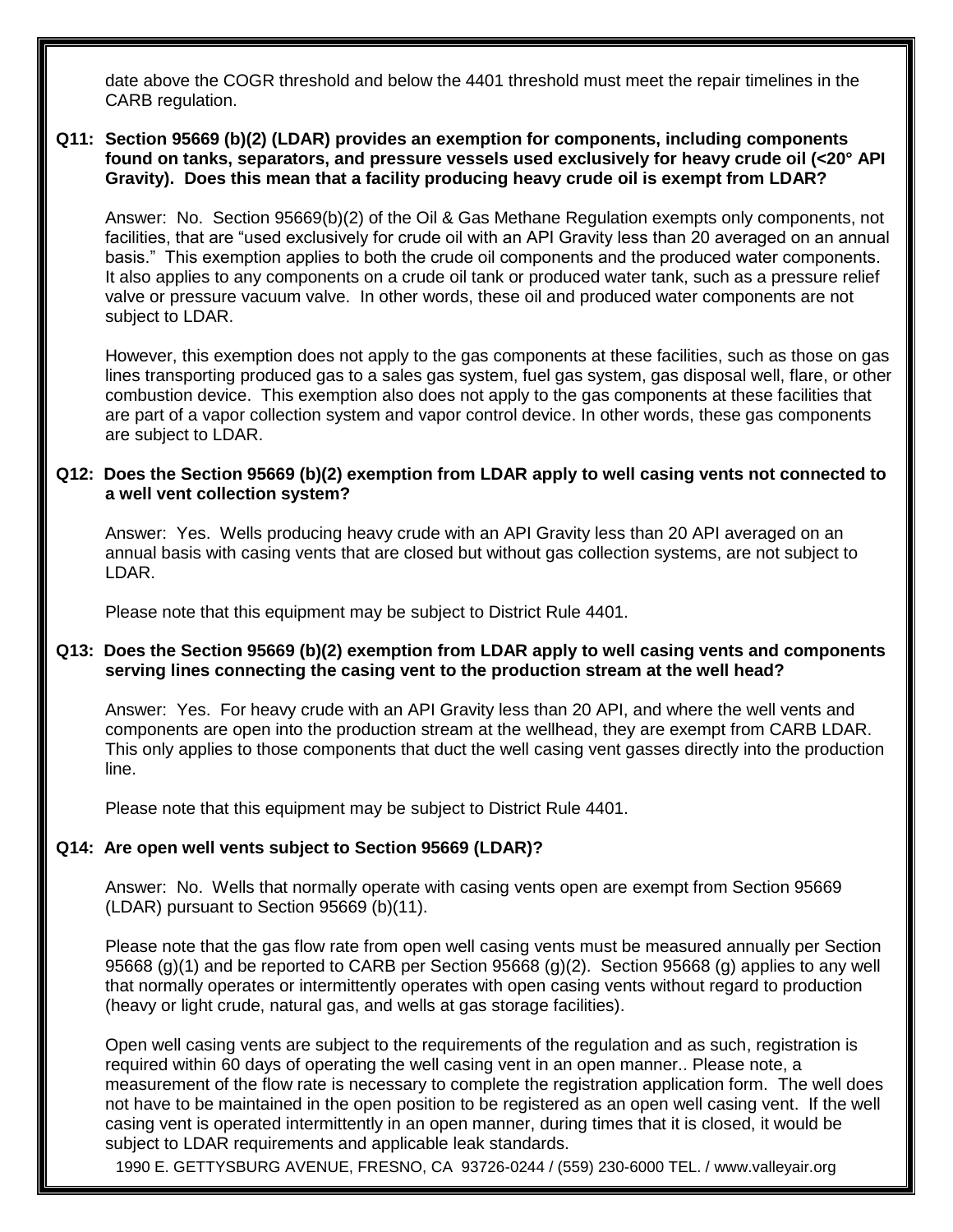## **Q15: If a facility is conducting the quarterly LDAR inspections as required, and repairs leaks within the timeframes specified in the regulation, are they in violation if they exceed the allowable number of leaks?**

Answer: No. CARB has explained in their Final Statement of Reasons document prepared with the adoption of the regulation that the intent of Section 95669 (o)(5) is that leaks found and repaired during facility-conducted inspections will not be considered a violation as long as they are repaired within the timelines specified in the regulation\*. However, Section 95669 (o) specifies that facilities *will* be in violation of the leak requirements (exceeding the number of leaks allowed, or exceeding repair timelines for example) for any inspections conducted by CARB or the District.

\*A more detailed explanation of the intent of Section 95669 (o)(5) may be found in consolidated response to comments F-3-4, F-8-10, F-9-3, F-14-1, and F-9-40, on page 84 of CARB's FSOR (see [www.arb.ca.gov/regact/2016/oilandgas2016/ogfsor.pdf\)](https://www.arb.ca.gov/regact/2016/oilandgas2016/ogfsor.pdf).

## **Q16: Section 95669 (LDAR) includes provisions for a delay in repairing leaks if the operator can provide proof that parts or equipment have been ordered to repair the leak. Does this provision for a delay of repair apply to cases where a well workover rig, or specially trained work crews, are required to repair a leak?**

Answer: Yes. If a workover rig or special work crews are needed to repair the leak and it must be "scheduled", a delay of repair is allowable.

## **Q17: Does the alternate screening procedure described in EPA Method 21, also known as the "Bubble Test", comply with LDAR section 95669 (g)?**

Answer: Yes. Per CARB, Section 95669 (g) (1), quarterly LDAR measurements *shall be tested for leaks* of total hydrocarbons in units of parts per million (ppmv) calibrated as methane is not intended to eliminate the use of the Bubble Test if performed as described in EPA Method 21. Specifically, per Section 8.3.3.1 of Method 21 the alternate screening method [Bubble Test] is not allowed where there are continuously moving parts, where the parts have temperatures above the boiling point or below the freezing point of the solution, or where the gaps between parts are so large as to prevent bridging.

## **Q18: Section 95668 (Standards) has requirements for Natural Gas Reciprocating Compressors and Natural Gas Centrifugal Compressors. Do these requirements apply to reciprocating or centrifugal compressors handling low quality waste gas found in well vent and tank vapor control systems?**

Answer: Yes. The definition of Natural Gas in CARB Regulation (Section 95667 (30)) states that that its constituents include methane and carbon dioxide and may include may be "field quality" or "pipeline quality" gas. Waste gas recovered from well vent and tank vapor control systems is field quality (produced in an oilfield) and as such meets the definition of natural gas.

## **Q19: What is the process for components/processes to be designated as "critical", in accordance with the state regulation?**

Answer: Requests for critical component designation are due by January 1, 2018 pursuant to the state regulation Section 95670 (a). The District will review these requests and forward an initial determination to CARB for their final approval.

## **Q20: Can extended repair time under Section 95670 (Critical Components) be granted for leaks found by either facility or District inspections conducted before critical components have been approved by CARB?**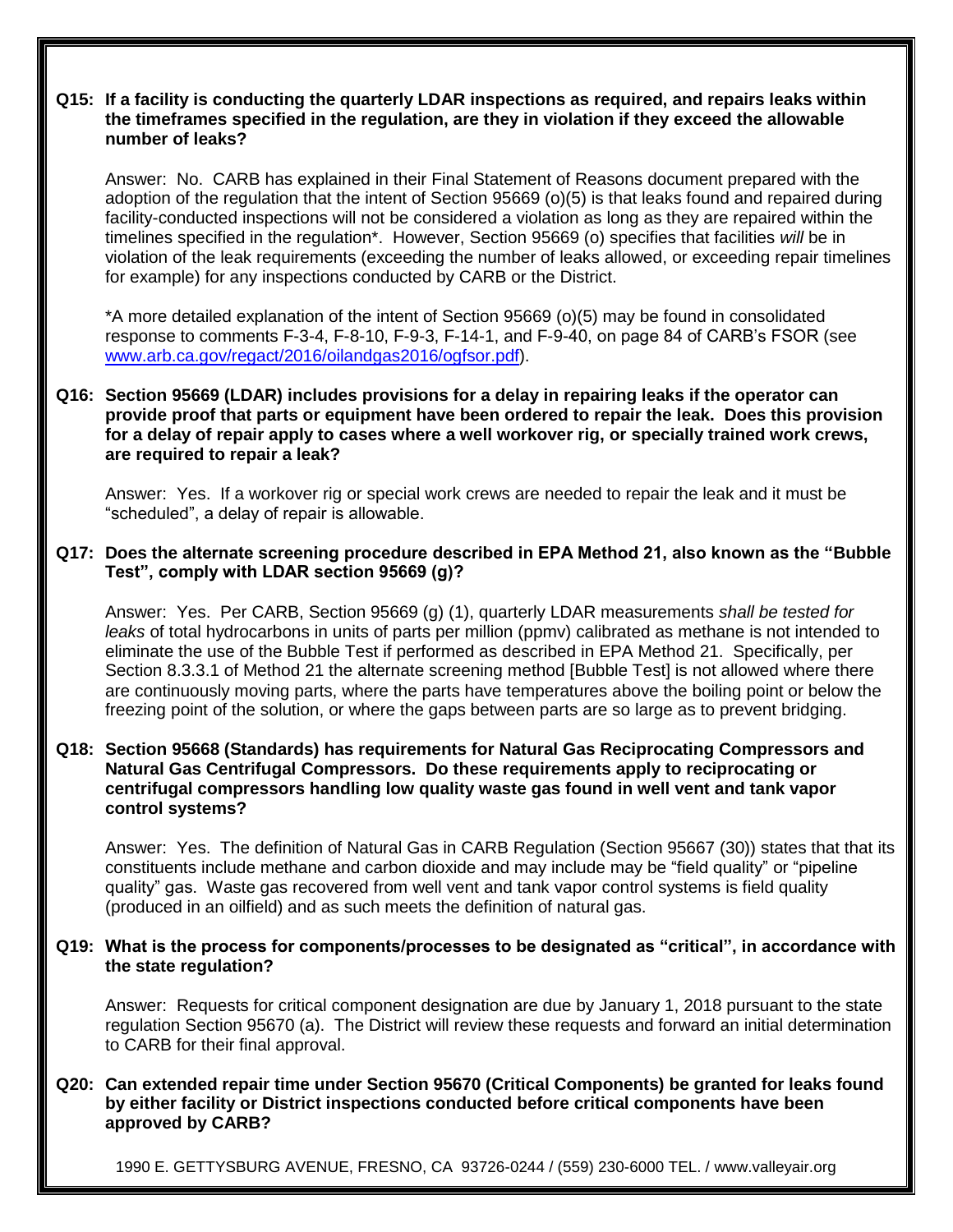Answer: No. The state regulation Section 95670 (f) specifically requires that the critical component approval process must be completed before extended repair time for leaks can be granted.

#### **Q21: Section 95670 (a) (Critical Components) allows for new equipment installed after the January 1, 2018 to be considered for critical component designation. Does this also include equipment/processes that has/have been modified?**

Answer: Yes, provided the modification includes the addition of equipment or the modification of existing equipment such that components/processes now meet the definition of critical component and critical process unit in the CARB Regulation. The new/modified equipment or process will be evaluated for critical component designation as detailed above.

## **Q22: When the repair of a leak will require shutting in a pollution control device and will result in the release of criteria pollutants, does this affect repair times? For example, if a leak were discovered on a natural gas fuel line serving a bank of steam generators that process waste gas for tank vapor recovery or casing vapor recovery systems, and repair of the leak would require shutting in the bank of generators and could result in venting of the TVR/CVR gasses, could extended repair time be granted?**

Answer: Where the repair of a methane leak would result in shutting in a control device and the release of criteria pollutants, CARB has stated that they will consider air pollution control devices as critical process units. In cases where the repair of natural gas leaks on components of air pollution control devices, such as components on fuel lines serving such devices, would result in shutting in the control processes, these components will be considered critical components per Section 95670. Such consideration only applies where the facilities have applied for, and identified the components, as required in this section.

## **Q23: Are monthly API gravity tests required?**

Answer: Not by the CARB regulation. Determining the applicability of the gravity based LDAR exemption in Section 95669 (b)(2), shall be based on the gravity as reported on the DOGGR website. Reports should be submitted as required by DOGGR, but no separate reporting is required by the CARB regulation.

## **Q24: Section 95669 (e) requires either daily or weekly audio-visual inspections. What records are required?**

Answer: If the audio-visual inspections are written in a standardized work practices document, then specific records of each daily or weekly records are not required. However, records are required upon detection of an audio-visual leak that is not repaired within 24 hours of detection. These leaks shall be quantified using Method 21 and repaired according to Section 95669 (h) or (i). The inspection date, component type leaking, the leak concentration, leak repair date, and leak concentration after repair shall be recorded and reported using Appendix Table A5 in the regulation, or via CARB's upcoming web-based reporting tool.

## **Q25: Are casing leaks coming up from around the outside of the casing exempt by virtue of being "components buried below ground" in Section 95669 (b)(5)?**

Answer: No. The casing or a portion thereof, is available for inspection and is not considered a buried component. Components that are not available for inspection such as buried pipelines are exempt. The casing is a pipe (one of the components defined in Section 95667 (a)(9)), it carries the gasses subject to the regulation and, therefore, the leaks must be repaired according to the rule requirements. If meeting the leak repair timelines will be difficult or impossible, contact the District's Compliance Department to discuss the issue as soon as possible.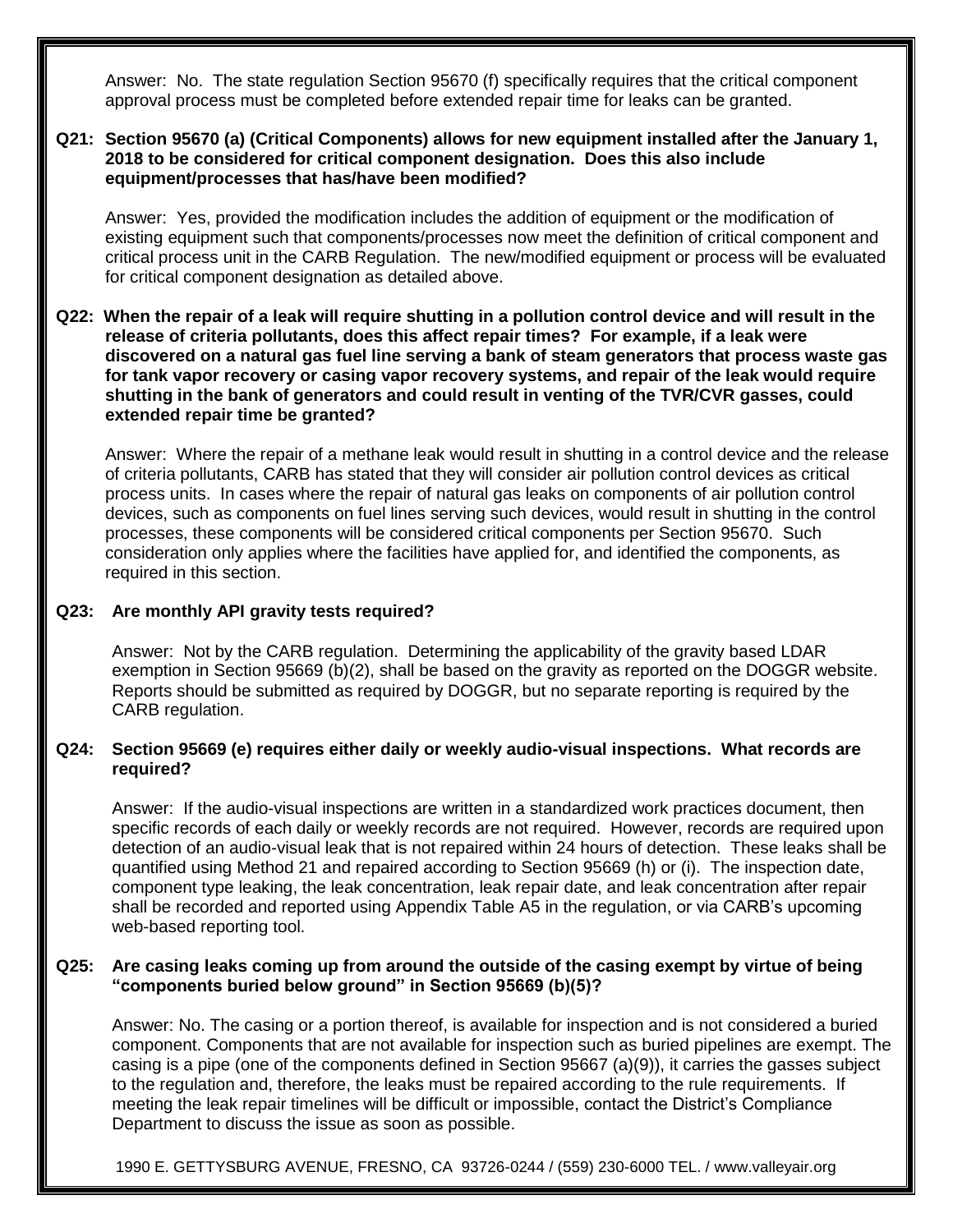## **Q26: Are produced water tanks serving light oil production (20° API gravity and above) subject to LDAR Section 95669?**

Answer: Yes, light oil production equipment, including that serving the water side, is subject until the water is disposed, recycled, and/or reinjected.

## **Q27: Are sumps subject to LDAR?**

Answer: No. An uncovered sump is not a component as defined in Section 95667 (a)(9) and the sump inlet pipe is not considered an open-ended line as described in Section 95669 (m). The same applies to open-topped tanks.

# **Q28: Does Section 95666 (a)(2) cover petroleum pipeline stations?**

Answer: No. As petroleum pipeline stations are not used for "separation and storage", the State regulation is not applicable.

# **Q29: What standards must reciprocating/centrifugal compressors meet?**

Answer: Components associated with reciprocating and centrifugal compressors are generally subject to the LDAR standards in section 95669, unless specifically exempted. However, the standards for rod packing/seal vent(s) associated with reciprocating compressors and wet seal vent(s) associated with centrifugal compressors are a bit more complex, as described below. These requirements have been effective since at least January 1, 2019.

- For reciprocating compressors at oil and gas production facilities, operators must either duct the rod packing/seal vent(s) to a vapor collection system or comply with the leak standards in section 95669. If utilizing the latter option, operators must correct any exceedances of the applicable leak standards within 30 days (i.e., the repair times in in § 95669 do not apply), with the possibility of a delay of repair as warranted and approved by the District.
- For reciprocating compressors at all remaining affected facilities listed in section 95666, operators must measure the rod packing/seal vent flow rate annually and comply with a 2 scfm flow rate limit (or a combined flow rate limit of 2 scfm multiplied by the number of compression cylinders) *or* duct the rod packing/seal vent(s) to a vapor collection system. If utilizing the former option, operators must correct any exceedances of the flow rate limit within 30 days, with the possibility of a delay of repair as warranted and approved by the District.
- For centrifugal compressors with wet seals at all affected facilities listed in section 95666, operators must measure the wet seal vent flow rate annually and comply with a 3 scfm flow rate limit (or a combined flow rate limit of 3 scfm multiplied by the number of wet seals) *or* duct the wet seal vent(s) to a vapor collection system. If utilizing the former option, operators must correct any exceedances of the flow rate limit within 30 days, with the possibility of a delay of repair as warranted and approved by the District.

## **Q30: What standards must natural gas–powered pneumatically actuated valves and pumps meet?**

## Answer:

- Continuous-bleed valves must not vent natural gas to atmosphere and must comply with the LDAR requirements in section 95669, both while idle and while actuating (i.e., must comply with both the applicable leak standards and repair times). New/replacement continuous-bleed valves must be ducted to a vapor collection system or operated on instrument air or electricity.
	- $\circ$  Continuous-bleed valves installed prior to 1/1/2016 are exempt from the aforementioned "no venting" requirement and LDAR standards, provided that the flow rate while idle is ≤6 scfh (no limit while actuating). Flow rate must be measured annually. Any exceedances of the flow rate limit must be corrected within 14 days.